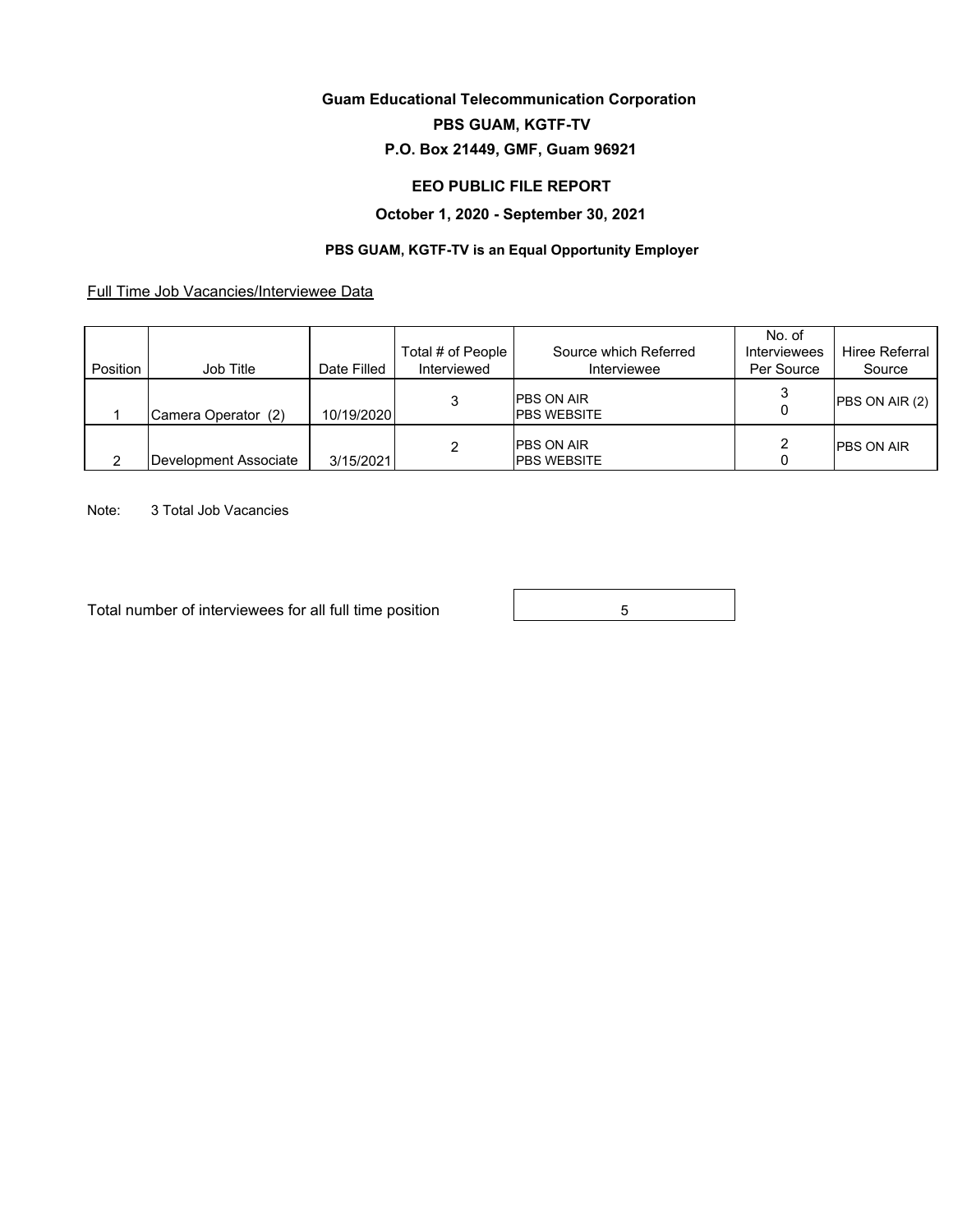List of Recruitment Sources and Total Number Interviewees Referred by Each Recruitment Source

# Attachment A

|     |                          |                    |                     |              | Total No. of<br>Interviewees |            |
|-----|--------------------------|--------------------|---------------------|--------------|------------------------------|------------|
| No. | Source                   | Contact            | <b>Address</b>      | Telephone    | Referred                     | "Entitled" |
|     |                          |                    | P.O. Box 21449 GMF, |              |                              |            |
|     | <b>IPBS Guam On Air</b>  | Lorraine Hernandez | <b>Guam 96921</b>   | 671-734-3476 |                              | <b>No</b>  |
|     |                          |                    | P.O. Box 21449 GMF, |              |                              |            |
|     | <b>IPBS Guam Website</b> | Lorraine Hernandez | <b>Guam 96921</b>   | 671-734-3476 |                              | <b>No</b>  |